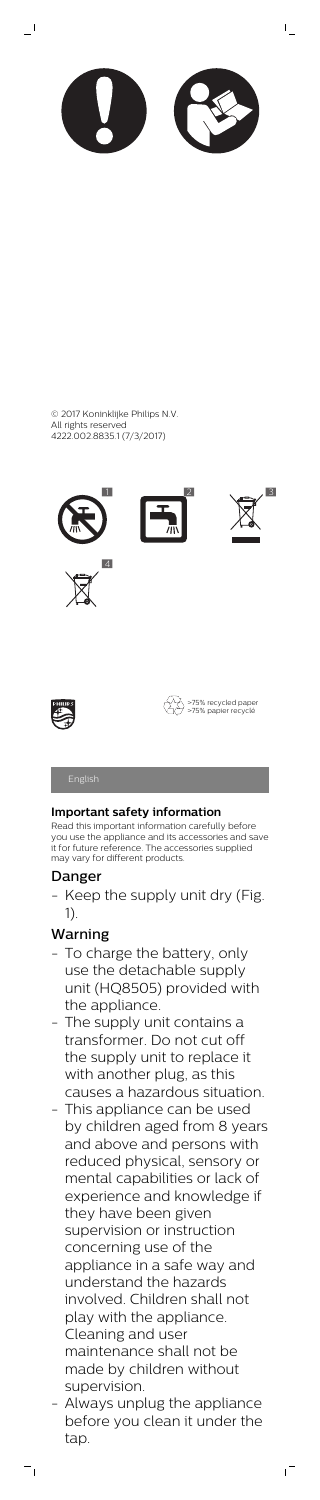- Always check the appliance before you use it. Do not use the appliance if it is damaged, as this may cause injury. Always replace a damaged part with one of the original type.

 $\mathsf{L}$ 

- Do not open the appliance to replace the rechargeable battery.

# Caution

 $\overline{\phantom{0}}$ 

This Philips appliance complies with all applicable standards and regulations regarding exposure to electromagnetic fields.

- Never immerse the charging stand in water and do not rinse it under the tap (Fig. 1).
- Never immerse the appliance in water. Do not use the appliance in the bath or shower.
- Never use water hotter than 80°C to rinse the appliance.
- Only use this appliance for its intended purpose as shown in the user manual.
- For hygienic reasons, the appliance should only be used by one person.
- Do not use the supply unit in or near wall sockets that contain an electric air freshener to prevent irreparable damage to the supply unit.
- Never use compressed air, scouring pads, abrasive cleaning agents or aggressive liquids such as petrol or acetone to clean the appliance.

- This appliance can be safely cleaned under the tap (Fig. 2).
- The appliance is suitable for mains voltages ranging from 100 to 240 volts.
- The supply unit transforms 100-240 volts to a safe low voltage of less than 24 volts.

## Electromagnetic fields (EMF)

- This symbol means that this product shall not be disposed of with normal household waste (2012/19/EU) (Fig. 3).
- This symbol means that this product contains a built-in rechargeable battery which shall not be disposed of with normal household waste (Fig. 4) (2006/66/EC). We strongly advise you to take your product to an official collection point or a Philips service center to have a
- professional remove the rechargeable battery. - Follow your country's rules for the separate collection of electrical and electronic products and rechargeable batteries. Correct disposal helps prevent negative consequences for the environment and human health.

## General

## **Recycling**

## **Removing the rechargeable battery**

**Only remove the rechargeable battery when**

**you discard the appliance. Before you remove the battery, make sure that the appliance is disconnected from the wall socket and that the battery is completely empty.**

#### **Take any necessary safety precautions when you handle tools to open the appliance and when you dispose of the rechargeable battery.**

- 1 Check if there are screws in the back or front of the appliance. If so, remove them.
- 2 Remove the back and/or front panel of the appliance with a screwdriver. If necessary, also remove additional screws and/or parts until you see the printed circuit board with the rechargeable battery.
- 3 Remove the rechargeable battery.

## **Warranty and support**

If you need information or support, please visit **www.philips.com/support** or read the international warranty leaflet.

#### Warranty restrictions

 $\overline{\phantom{a}}$ 

Cutting units are not covered by the terms of the international warranty because they are subject to wear.

 $\sqrt{2}$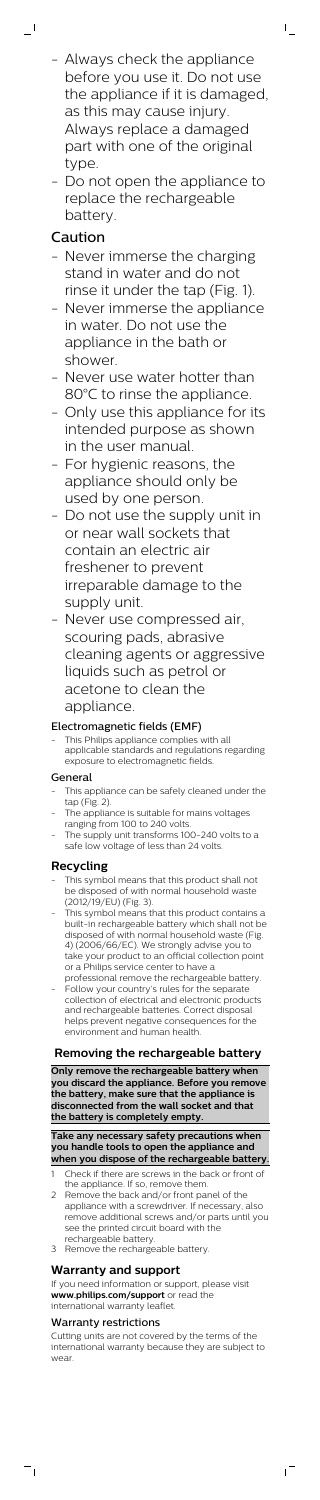$\overline{a}$ 

## **Wichtige Sicherheitsinformationen**

 $\mathbf{L}$ 

Lesen Sie diese wichtigen Informationen vor dem Gebrauch des Geräts und des Zubehörs aufmerksam durch, und bewahren Sie sie für eine spätere Verwendung auf. Das mitgelieferte Zubehör kann für verschiedene Produkte variieren.

Halten Sie das Netzteil trocken (Abb. 1).

## Gefahr

# Warnhinweis

- Verwenden Sie nur das im Lieferumfang des Geräts enthaltene abnehmbare Netzteil (HQ8505), um den Akku aufzuladen.
- Das Netzteil enthält einen Transformator. Schneiden Sie das Netzteil keinesfalls auf, um einen anderen Stecker anzubringen, weil dies eine gefährliche Situation verursachen könnte.
- Dieses Gerät kann von Kindern ab 8 Jahren und Personen mit verringerten physischen, sensorischen oder psychischen Fähigkeiten oder Mangel an Erfahrung und Kenntnis verwendet werden, wenn sie bei der Verwendung beaufsichtigt werden oder Anleitung zum sicheren Gebrauch des Geräts erhalten und die Gefahren verstanden haben. Kinder dürfen nicht mit dem Gerät spielen. Die Reinigung und Pflege des Geräts darf von Kindern nicht ohne Aufsicht durchgeführt werden.
- Ziehen Sie stets das Netzteil aus der Steckdose, bevor Sie das Gerät unter fließendem Wasser reinigen.
- Überprüfen Sie das Gerät vor jedem Gebrauch. Um Verletzungen zu vermeiden, benutzen Sie das Gerät nicht, wenn es beschädigt ist. Ersetzen Sie ein beschädigtes Teil nur durch Originalteile.
- Öffnen Sie das Gerät nicht, um den Akku zu ersetzen.

Tauchen Sie die Ladestation niemals in Wasser. Spülen Sie sie auch nicht unter fließendem Wasser ab (Abb. 1). - Tauchen Sie das Gerät niemals in Wasser! Benutzen Sie das Gerät nicht in der Badewanne oder Dusche. - Das Wasser zur Reinigung des Geräts darf nicht heißer als 80 °C sein. - Verwenden Sie dieses Gerät nur für den vorgesehenen Zweck wie in der Bedienungsanleitung angegeben. - Aus hygienischen Gründen sollte das Gerät nur von einer Person verwendet werden.

 $^{-}$ 

# Achtung

 $=$ <sub>1</sub>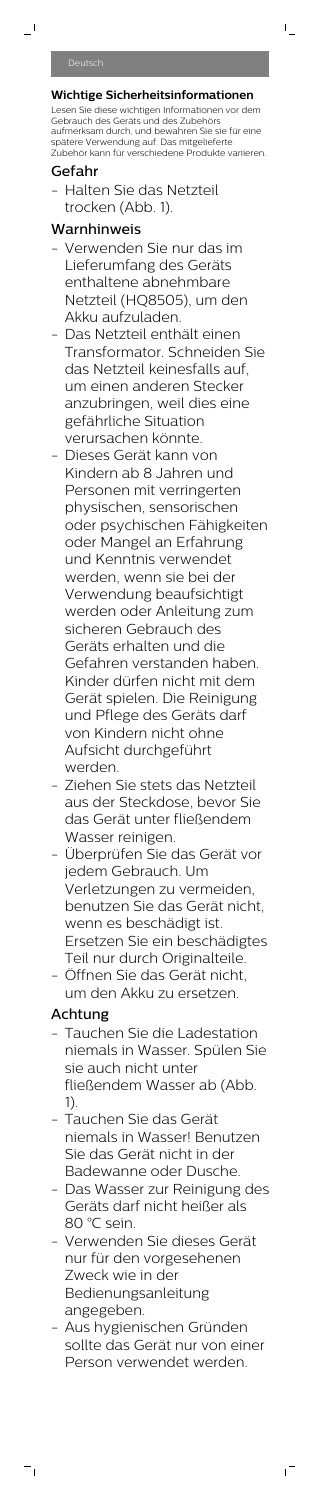- Verwenden Sie das Netzteil nicht in oder in der Nähe von Wandsteckdosen, die einen elektrischen Lufterfrischer enthalten, um irreparable Schäden am Netzteil zu vermeiden.

 $\mathsf{I}$ 

- Benutzen Sie zum Reinigen des Geräts keine Druckluft, Scheuerschwämme und mittel oder aggressive Flüssigkeiten wie Benzin oder Azeton.

#### Elektromagnetische Felder

- Dieses Gerät kann ohne Bedenken unter
- fließendem Wasser (Abb. 2) gereinigt werden. Er ist für Stromspannungen zwischen 100 und 240 Volt konzipiert.
- Das Netzteil wandelt Netzspannungen von 100 bis 240 Volt in eine sichere Betriebsspannung von unter 24 Volt um.

- Dieses Philips-Gerät erfüllt alle einschlägigen Normen und Vorschriften zur Exposition gegenüber elektromagnetischen Feldern.

#### Allgemeines

 $\overline{\phantom{0}}$  (

#### **Recycling**

- Prüfen Sie, ob an der Vorder- oder Rückseite des Geräts Schrauben vorhanden sind. Wenn ja, bauen Sie diese aus.
- 2 Bauen Sie die hintere und/oder vordere Geräteabdeckung mithilfe eines Schraubendrehers aus. Soweit vorhanden, bauen Sie weitere Schrauben und/oder Teile aus, bis Sie die Platine mit dem Akku sehen.
- 3 Entnehmen Sie den Akku.
- Dieses Symbol bedeutet, dass das Produkt nicht mit dem normalen Hausmüll entsorgt werden kann (2012/19/EU) (Abb. 3).
- Dieses Symbol bedeutet, dass das Produkt einen Akku enthält, der nicht mit dem normalen Hausmüll (Abb. 4) entsorgt werden darf (2006/66/EG). Wir empfehlen dringend, das Produkt bei einer offiziellen Sammelstelle oder einem Philips Service-Center abzugeben, um den Akku fachgerecht ausbauen zu lassen.
- Beachten Sie die örtlichen Vorschriften zur getrennten Entsorgung von elektrischen und elektronischen Produkten, Akkus und Batterien. Die ordnungsgemäße Entsorgung dient dem Schutz von Umwelt und Gesundheit.

Mantenga seca la fuente de alimentación (Fig. 1).

#### **Den Akku entfernen**

**Bauen Sie den wiederaufladbaren Akku nur zur Entsorgung des Geräts aus. Bevor Sie den Akku entfernen, stellen Sie sicher, dass das Gerät nicht an einer Steckdose eingesteckt ist und dass der Akku vollständig entleert ist.**

**Treffen Sie angemessene Sicherheitsvorkehrungen, wenn Sie das Gerät mithilfe von Werkzeugen öffnen und den wiederaufladbaren Akku entsorgen.**

#### **Garantie und Support**

Für Unterstützung und weitere Informationen besuchen Sie die Philips Website unter **www.philips.com/support**, oder lesen Sie die internationale Garantieschrift.

#### Garantieeinschränkungen

Schneideeinheiten unterliegen nicht den Bestimmungen der internationalen Garantie, da sie einem normalen Verschleiß ausgesetzt sind.

#### **Información de seguridad importante**

Antes de utilizar el aparato y sus accesorios, lea atentamente esta información importante y consérvela por si necesitara consultarla en un futuro. Los accesorios suministrados pueden variar según los diferentes productos.

# Peligro

 $\overline{\phantom{a}}$ 

# Advertencia

- Para cargar la batería, utilice únicamente la unidad extraíble (HQ8505) suministrada con el aparato.
- La fuente de alimentación contiene un transformador. No corte la fuente de alimentación para sustituirla por otra clavija, ya que podría provocar situaciones de peligro.

 $\overline{1}$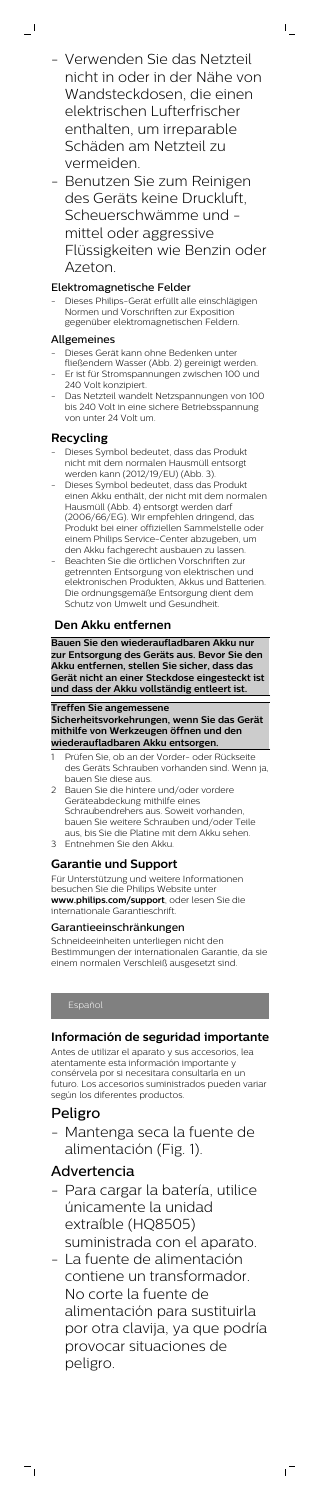- Este aparato puede ser usado por niños a partir de ocho años y por personas con su capacidad física, psíquica o sensorial reducida y por quienes no tengan los conocimientos y la experiencia necesarios, si han sido supervisados o instruidos acerca del uso del aparato de forma segura y siempre que sepan los riesgos que conlleva su uso. No permita que los niños jueguen con el aparato. Los niños no deben limpiar el aparato ni realizar tareas de mantenimiento sin supervisión.

 $\mathbb{L}$ 

 $\overline{\phantom{0}}$ 

- Desenchufe siempre el aparato antes de limpiarlo bajo el grifo.
- Compruebe siempre el aparato antes de utilizarlo. No utilice el aparato si está dañado, ya que podría ocasionar lesiones. Sustituya las piezas dañadas por repuestos originales.
- No abra el aparato para cambiar la batería recargable.

- No sumerja nunca el soporte de carga en agua ni lo enjuague bajo el grifo (Fig. 1).
- No sumerja nunca el aparato en agua. No utilice el aparato en la bañera ni en la ducha.
- Nunca enjuague el aparato con agua a una temperatura superior a 80 °C.
- Utilice este aparato solo para el uso al que está destinado como se indica en el manual de usuario.
- Por razones de higiene, el aparato debería ser usado únicamente por una persona.
- No utilice la fuente de alimentación cerca o en tomas de corriente en las que esté o haya estado enchufado un ambientador eléctrico para evitar daños irreparables.
- No utilice nunca aire comprimido, estropajos, agentes de limpieza abrasivos ni líquidos

# Precaución

Este Philips cumple los estándares y las normativas aplicables sobre exposición a campos electromagnéticos.

- Este aparato se puede limpiar bajo el grifo (Fig. 2) de forma segura.
- Este aparato es adecuado para voltajes de red de 100 a 240 voltios.
- La fuente de alimentación transforma la corriente de 100 - 240 voltios en un bajo voltaje de seguridad inferior a 24 voltios.

- Este símbolo significa que este producto no debe desecharse con la basura normal del hogar (2012/19/UE) (Fig. 3).
- Este símbolo significa que este producto contiene una batería recargable integrada, que no debe desecharse con los residuos domésticos normales (Fig. 4) (2006/66/EC). Recomendamos encarecidamente que se lleve la batería a un punto de recogida oficial o a un centro de asistencia de Philips, para desecharla de forma profesional.

 $^{-}$ 

# agresivos, como gasolina o acetona, para limpiar el aparato.

### Campos electromagnéticos (CEM)

#### General

## **Reciclaje**

 $\overline{\phantom{a}}$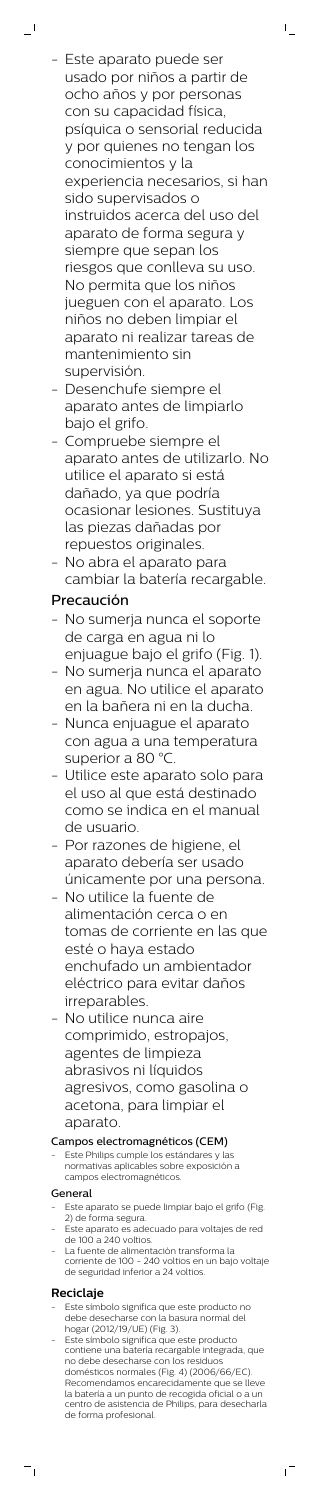- Siga la normativa de su país para la recogida selectiva de productos eléctricos y electrónicos y de baterías recargables. El desechado correcto ayuda a evitar consecuencias negativas para el medio ambiente y la salud humana.

 $\mathsf{I}$ 

 $\overline{\phantom{0}}$  (

#### **Cómo extraer la batería recargable**

**No quite la batería recargable hasta que deseche el aparato. Antes de extraer la batería, asegúrese de que el aparato esté desconectado de la toma de corriente y de que la batería esté completamente vacía.**

**Tome las precauciones de seguridad necesarias cuando maneje herramientas para abrir el aparato y se deshaga de la batería recargable.**

- Compruebe si hay tornillos en la parte posterior o frontal del aparato. Si es así, quítelos.
- 2 Quite el panel trasero o frontal del aparato con un destornillador. Si es necesario, quite también otros tornillos o piezas hasta que vea el circuito impreso con la batería recargable.
- Extraiga la batería recargable.

## **Garantía y asistencia**

Si necesita asistencia o información, visite **www.philips.com/support** o lea el folleto de garantía internacional.

#### Restricciones de la garantía

Las unidades de corte no están cubiertas por los términos de la garantía internacional debido a que están sujetas a desgaste.

#### **Informations de sécurité importantes**

Lisez attentivement ces informations importantes avant d'utiliser l'appareil et ses accessoires et conservez-les pour un usage ultérieur. Les accessoires fournis peuvent varier selon les différents produits.

## Danger

- Gardez le bloc d'alimentation au sec (Fig. 1).

## Avertissement

- Pour charger la batterie, veuillez uniquement utiliser le bloc d'alimentation amovible (HQ8505) fourni avec l'appareil.
- Le bloc d'alimentation contient un transformateur. N'essayez pas de remplacer le bloc d'alimentation par une autre fiche afin d'éviter tout accident.
- Cet appareil peut être utilisé par des enfants âgés de 8 ans ou plus, des personnes dont les capacités physiques, sensorielles ou intellectuelles sont réduites ou des personnes manquant d'expérience et de connaissances, à condition que ces enfants ou personnes soient sous surveillance ou qu'ils aient reçu des instructions quant à

l'utilisation sécurisée de l'appareil et qu'ils aient pris connaissance des dangers encourus. Les enfants ne doivent pas jouer avec l'appareil. Le nettoyage et l'entretien ne doivent pas être effectués par des enfants sans surveillance.

- Débranchez toujours l'appareil avant de le nettoyer sous l'eau du robinet.
- Vérifiez toujours l'appareil avant utilisation. Afin d'éviter tout accident, n'utilisez pas l'appareil s'il est endommagé. Remplacez toujours une pièce endommagée par une pièce du même type.

 $^{-}$ 

 $\overline{\phantom{a}}_1$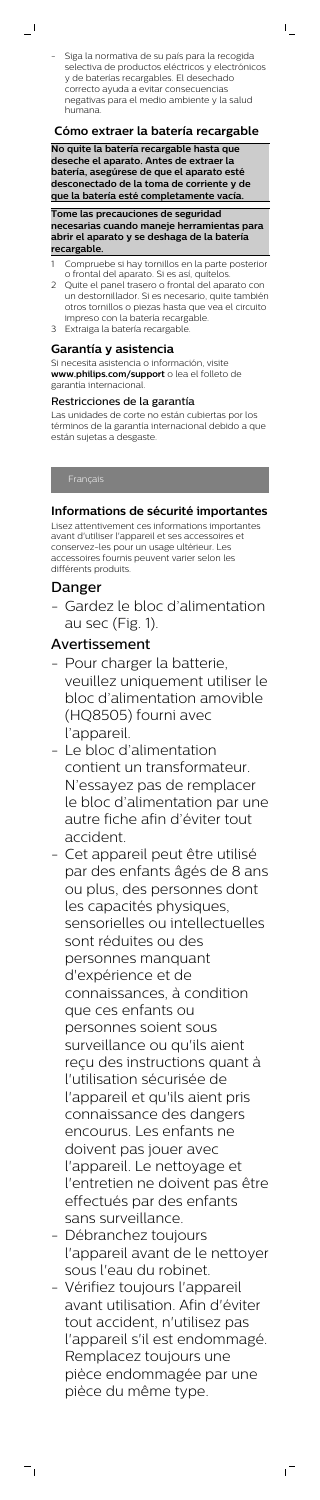- N'ouvrez pas l'appareil pour remplacer la pile rechargeable.

 $\mathsf{I}$ 

# Attention

 $\overline{\phantom{0}}$ 

- Ne plongez jamais la base de recharge dans l'eau et ne la rincez pas sous le robinet (Fig. 1).
- Ne plongez jamais l'appareil dans l'eau. N'utilisez jamais l'appareil dans le bain ni sous la douche.
- N'utilisez jamais une eau dont la température est supérieure à 80 °C pour rincer l'appareil.
- N'utilisez pas cet appareil à d'autres fins que celles pour lesquelles il a été conçu (voir le mode d'emploi).
- Pour des raisons d'hygiène, l'appareil doit être utilisé par une seule personne.
- N'utilisez pas le bloc d'alimentation dans ou à proximité de prises murales qui contiennent un assainisseur d'air électrique, afin d'éviter que le bloc d'alimentation ne subisse des dommages irréversibles.
- N'utilisez jamais d'air comprimé, de tampons à récurer, de produits abrasifs ou de détergents agressifs tels que de l'essence ou de l'acétone pour nettoyer l'appareil.

Cet appareil Philips est conforme à toutes les normes et à tous les règlements applicables relatifs à l'exposition aux champs électromagnétiques.

## Champs électromagnétiques (CEM)

- Ce symbole signifie que ce produit ne doit pas être jeté avec les déchets ménagers (2012/19/EU) (Fig. 3).
- Ce symbole signifie que ce produit contient une batterie rechargeable intégrée, qui ne doit pas être jetée avec les déchets ménagers (2006/66/CE) (Fig. 4). Nous vous recommandons vivement de déposer votre produit dans un point de collecte agréé ou un centre de service après-vente Philips pour faire retirer la batterie rechargeable par des professionnels.
- Respectez les réglementations de votre pays concernant la collecte séparée des appareils électriques et électroniques et des piles rechargeables. La mise au rebut appropriée des piles permet de protéger l'environnement et la santé.

## Informations d'ordre général

- Cet appareil peut être nettoyé à l'eau (Fig. 2) en toute sécurité.
- L'appareil est conçu pour une tension secteur comprise entre 100 V et 240 V.
- Le bloc d'alimentation transforme la tension de 100-240 V en une tension de sécurité de moins de 24 V

## **Recyclage**

## **Retrait de la pile rechargeable**

**Ne retirez la pile rechargeable que lorsque vous mettez l'appareil au rebut. Avant d'enlever la batterie, assurez-vous que l'appareil est débranché de la prise secteur et que la batterie est complètement vide.**

**Respectez toutes les mesures de sécurité nécessaires lorsque vous utilisez des outils pour ouvrir l'appareil ou retirer la batterie rechargeable.**

- 1 Vérifiez si des vis sont présentes à l'arrière ou à l'avant de l'appareil. Si c'est le cas, enlevez-
- 2 Retirez le panneau arrière et/ou avant de l'appareil à l'aide d'un tournevis. Si nécessaire, retirez également toute vis et/ou pièce supplémentaire jusqu'à ce que le circuit imprimé et la pile rechargeable soient visibles.
- 3 Retirez la pile rechargeable.

## **Garantie et assistance**

Si vous avez besoin d'une assistance ou d'informations supplémentaires, consultez le site Web **www.philips.com/support** ou lisez le dépliant sur la garantie internationale.

#### Limites de la garantie

 $\overline{\phantom{a}}$ 

En raison de l'usure normale du bloc tondeuse, ce dernier n'est pas couvert par la garantie internationale.

 $\sqrt{2}$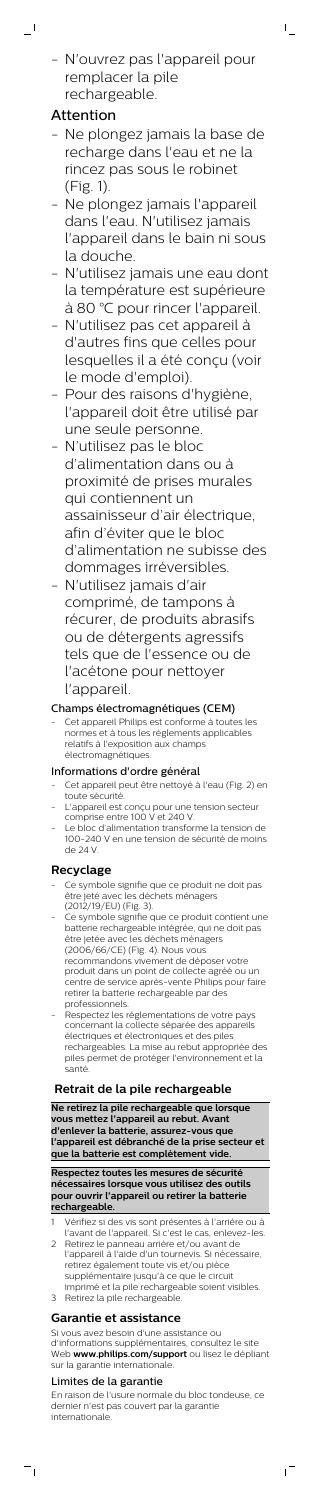$\overline{a}$ 

#### **Informazioni di sicurezza importanti** Prima di utilizzare l'apparecchio e i relativi accessori, leggete attentamente queste informazioni importanti e conservatele per eventuali riferimenti futuri. Gli accessori forniti potrebbero variare a seconda del prodotto.

 $\bar{\mathbf{I}}$ 

## Pericolo

- Tenete l'unità di alimentazione lontano dall'acqua (fig. 1).

## Avvertenza

- Per ricaricare la batteria, utilizzate solo l'unità di alimentazione rimovibile (HQ8505) fornita in dotazione con l'apparecchio.
- L'unità di alimentazione contiene un trasformatore. Non tagliate l'unità di alimentazione per sostituirla con un'altra spina onde evitare situazioni pericolose.
- Questo apparecchio può essere usato da bambini a partire da 8 anni di età e da persone con capacità mentali, fisiche o sensoriali ridotte, prive di esperienza o conoscenze adatte a condizione che tali persone abbiano ricevuto assistenza o formazione per utilizzare l'apparecchio in maniera sicura e capiscano i potenziali pericoli associati a tale uso. Evitate che i bambini giochino con l'apparecchio. La manutenzione e la pulizia non devono essere eseguite da bambini se non in presenza di un adulto.
- Scollegate sempre la spina dall'apparecchio prima di pulirlo sotto l'acqua corrente.
- Controllate sempre l'apparecchio prima di utilizzarlo. Per evitare il rischio di lesioni, non utilizzate l'apparecchio nel caso in cui sia danneggiato. Sostituite sempre le parti danneggiate con ricambi originali.
- Non aprite l'apparecchio per sostituire la batteria ricaricabile.

Non immergete mai il supporto di ricarica in acqua né sciacquatelo sotto l'acqua corrente (fig. 1). - Non immergete mai l'apparecchio nell'acqua. Non utilizzate l'apparecchio nella vasca da bagno o nella doccia. - Non utilizzate acqua ad una temperatura superiore a 80° C per sciacquare l'apparecchio. - Utilizzate questo apparecchio per lo scopo previsto come indicato nel manuale dell'utente. - Per motivi igienici, l'apparecchio deve essere usato da una sola persona.

 $^{-}$ 

## Attenzione

 $=$ <sub>1</sub>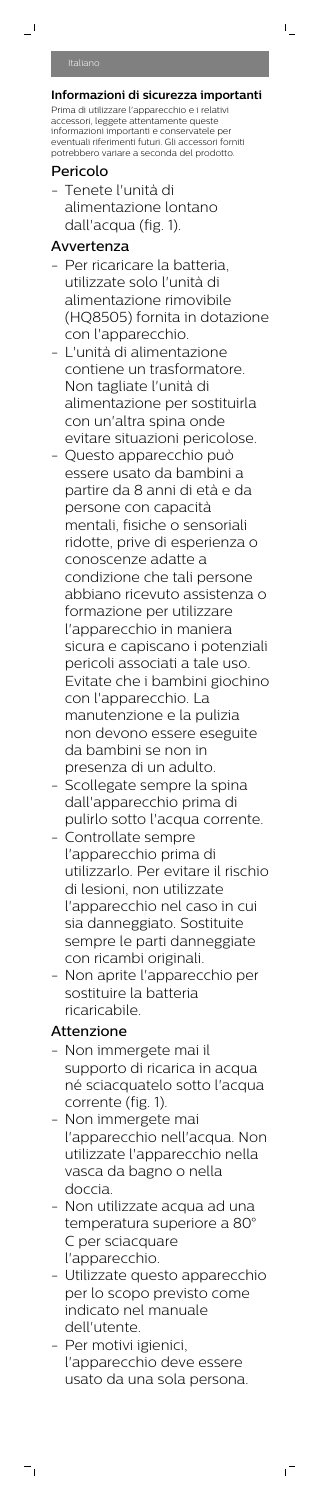- Per evitare danni irreparabili, non usate l'unità di alimentazione in o vicino a prese a muro che contengono o hanno contenuto un deodorante elettrico per ambienti.

 $\bar{\Gamma}$ 

Questo apparecchio Philips è conforme a tutti gli standard e alle norme relativi all'esposizione ai campi elettromagnetici.

- Non usate aria compressa, prodotti o sostanze abrasive o detergenti aggressivi, come benzina o acetone, per pulire l'apparecchio.

#### Campi elettromagnetici (EMF)

- Questo apparecchio può essere lavato
- tranquillamente sotto l'acqua corrente (fig. 2). L'apparecchio funziona con tensioni comprese fra 100 e 240 V.
- L'unità di alimentazione consente di trasformare la tensione a 100-240 volt in una tensione più bassa e sicura inferiore a 24 volt.

#### Indicazioni generali

 $\overline{\phantom{0}}$ 

#### **Riciclaggio**

- Questo simbolo indica che il prodotto non può essere smaltito con i normali rifiuti domestici (2012/19/UE) (fig. 3).
- Questo simbolo indica che il prodotto contiene una batteria ricaricabile integrata conforme alla direttiva europea 2006/66/CE e che quindi non può essere smaltita con i normali rifiuti domestici (fig. 4). Vi consigliamo di portare il prodotto presso un punto di raccolta ufficiale o un centro assistenza Philips, dove un tecnico provvederà alla rimozione della batteria ricaricabile.
- Ci sono due situazioni in cui potete restituire gratuitamente il prodotto vecchio a un rivenditore:
- 1 Quando acquistate un prodotto nuovo, potete restituire un prodotto simile al rivenditore.
- 2 Se non acquistate un prodotto nuovo, potete restituire prodotti con dimensioni inferiori a 25 cm (lunghezza, altezza e larghezza) ai rivenditori con superficie dedicata alla vendita di prodotti elettrici ed elettronici superiore ai 400 m<sup>2</sup> .
- In tutti gli altri casi, attenetevi alle normative di raccolta differenziata dei prodotti elettrici, elettronici e delle batterie ricaricabili in vigore nel vostro paese: un corretto smaltimento consente di evitare conseguenze negative per l'ambiente e la salute.

er assistenza o informazioni, visitate il sito Web all'indirizzo **www.philips.com/support** oppure leggete l'opuscolo della garanzia internazionale.

#### **Rimozione della batteria ricaricabile**

**Prima di smaltire l'apparecchio, rimuovere le batterie ricaricabili. Prima di rimuovere la batteria, assicuratevi che l'apparecchio sia scollegato dalla presa di corrente e che la batteria sia completamente scarica.**

**Adottate tutte le misure di sicurezza necessarie quando utilizzate utensili per aprire l'apparecchio e quando smaltite la batteria ricaricabile.**

- Verificate se sono presenti viti nella parte posteriore o anteriore dell'apparecchio. In caso affermativo rimuovetele.
- 2 Rimuovete il pannello posteriore e/o anteriore dall'apparecchio con l'ausilio di un cacciavite. Se necessario, rimuovete anche viti aggiuntive e/o eventuali parti fino a quando non sarà visibile la scheda a circuito stampato con la batteria ricaricabile.
- Rimuovete la batteria ricaricabile.

#### **Garanzia e assistenza**

#### Limitazioni della garanzia

I blocchi lame non sono coperti dai termini della

garanzia internazionale perché soggetti a usura.

## **Belangrijke veiligheidsinformatie**

Lees deze belangrijke informatie zorgvuldig door voordat u het apparaat en de accessoires gaat gebruiken. Bewaar het boekje om het indien nodig later te kunnen raadplegen. De meegeleverde accessoires kunnen per product verschillen.

# Gevaar

 $^{-}$ 

- Houd de voedingsunit droog (Fig. 1).

# Waarschuwing

- Gebruik alleen de afneembare voedingsunit (HQ8505) die met het apparaat is meegeleverd om de accu op te laden.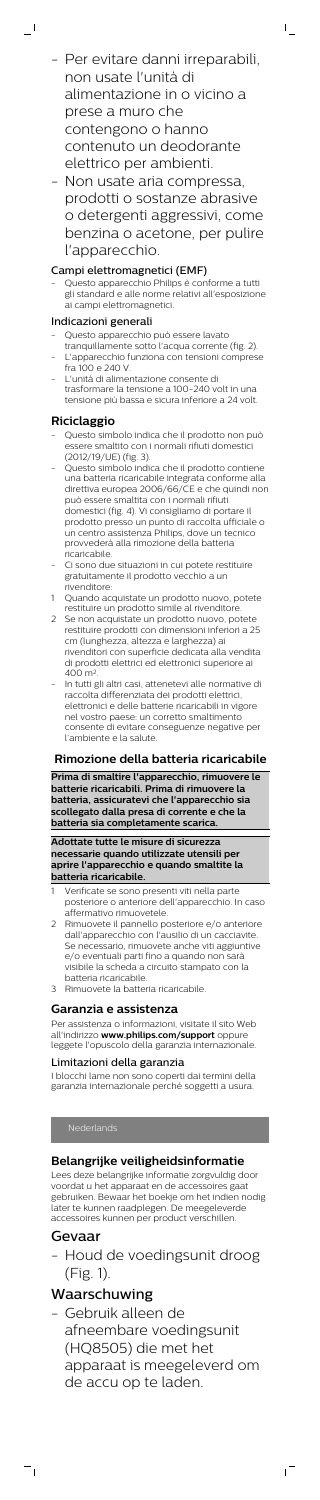- De voedingsunit bevat een transformator. Knip de voedingsunit niet af om deze te vervangen door een andere stekker. Dit leidt tot een gevaarlijke situatie.

 $\mathbb{L}$ 

 $\mathbf{I}$ 

- Dit apparaat kan worden gebruikt door kinderen vanaf 8 jaar en door personen met verminderde lichamelijke, zintuiglijke of geestelijke capaciteiten of weinig ervaring en kennis, mits zij onder toezicht staan of instructies hebben gekregen voor veilig gebruik van het apparaat en mits zij begrijpen welke gevaren het gebruik met zich mee kan brengen. Kinderen mogen niet met het apparaat spelen. Kinderen mogen het apparaat niet reinigen en geen gebruikersonderhoud uitvoeren zonder toezicht.
- Koppel altijd de stekker los voordat u het apparaat onder de kraan schoonspoelt.
- Controleer het apparaat altijd voordat u het gebruikt. Gebruik het apparaat niet als het beschadigd is, aangezien dit verwondingen kan veroorzaken. Vervang een beschadigd onderdeel altijd door een onderdeel van het oorspronkelijke type.
- Probeer het apparaat niet te openen om de herlaadbare batterij te vervangen.

Dit Philips-apparaat voldoet aan alle toepasselijke richtlijnen en voorschriften met betrekking tot blootstelling aan elektromagnetische velden.

# Let op

- Dit apparaat kan veilig onder de kraan (Fig. 2) worden schoongemaakt.
- Het apparaat is geschikt voor een netspanning tussen 100 en 240 volt.

ıT

- Dompel de oplader nooit in water en spoel deze ook niet af onder de kraan (Fig. 1).
- Dompel het apparaat nooit in water. Gebruik het apparaat niet in bad of onder de douche.
- Gebruik nooit water met een temperatuur hoger dan 80 °C om het apparaat schoon te spoelen.
- Gebruik dit apparaat alleen voor het beoogde doeleinde zoals beschreven in de gebruiksaanwijzing.
- Om hygiënische redenen dient het apparaat slechts door één persoon te worden
	- gebruikt.
- Gebruik de voedingsunit niet in of in de buurt van stopcontacten waar een elektrische luchtverfrisser in zit. Dit kan de voedingsunit onherstelbaar beschadigen.
- Gebruik nooit perslucht, schuursponzen, schurende schoonmaakmiddelen of agressieve vloeistoffen zoals benzine of aceton om het apparaat schoon te maken.

### Elektromagnetische velden (EMV)

#### Algemeen

 $\frac{1}{\sqrt{2}}$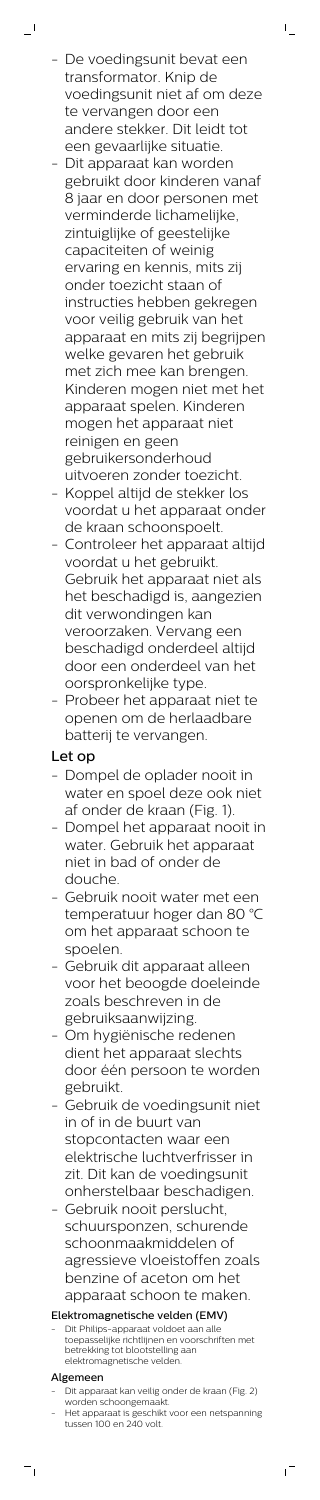De voedingsunit zet 100-240 volt om in een veilige laagspanning van minder dan 24 volt.  $\mathsf{I}$ 

#### **Recyclen**

 $\overline{\phantom{0}}$ 

- Dit symbool betekent dat dit product niet samen met het gewone huishoudelijke afval mag worden weggegooid (2012/19/EU) (Fig. 3).
- Dit symbool betekent dat dit product een ingebouwde oplaadbare batterij bevat die niet samen met het gewone huishoudelijke afval mag worden weggegooid (2006/66/EC) (Fig. 4). Wij raden u aan om uw product in te leveren bij een officieel inzamelpunt of een Philips servicecentrum zodat een professional de oplaadbare batterij kan verwijderen.
- Volg de in uw land geldende regels voor de gescheiden inzameling van elektrische en elektronische producten en accu's. Als u oude producten correct verwijdert, voorkomt u negatieve gevolgen voor het milieu en de volksgezondheid.

- Controleer of er zich schroeven aan de achterzijde of voorzijde van het apparaat bevinden. Verwijder deze als dat het geval is.
- 2 Verwijder het achter- en/of voorpaneel van het apparaat met een schroevendraaier. Verwijder indien nodig extra schroeven en/of onderdelen totdat u de printplaat met de oplaadbare batterij ziet.
- 3 Verwijder de oplaadbare batterij.

#### **De oplaadbare batterij verwijderen**

**Verwijder de oplaadbare batterij alleen wanneer u het apparaat weggooit. Haal de stekker van het apparaat uit het stopcontact en zorg dat de oplaadbare batterij helemaal leeg is voordat u deze verwijdert.**

**Neem de benodigde voorzorgsmaatregelen wanneer u gereedschap hanteert om het apparaat te openen en wanneer u de oplaadbare batterij verwijdert.**

#### **Garantie en ondersteuning**

Hebt u informatie of ondersteuning nodig, ga dan naar **www.philips.com/support** of lees de internationale garantieverklaring.

#### Garantiebeperkingen

Knipelementen vallen niet onder de voorwaarden van de internationale garantie, omdat deze onderhevig zijn aan slijtage.

Português

#### **Informações de segurança importantes**

Leia cuidadosamente estas informações importantes antes de utilizar os aparelhos e respetivos acessórios e guarde-as para uma eventual consulta futura. Os acessórios fornecidos podem variar consoante os produtos.

#### Perigo

- Mantenha a unidade de alimentação seca (Fig. 1).

## Aviso

- Para carregar a bateria, utilize apenas a fonte de alimentação destacável (HQ8505) fornecida com o aparelho.
- A unidade de alimentação contém um transformador. Não corte a unidade de alimentação para a substituir por outra ficha, pois isto representa uma situação de perigo.
- Este aparelho pode ser

utilizado por crianças com idade igual ou superior a 8 anos e por pessoas com capacidades físicas, sensoriais ou mentais reduzidas ou sem experiência e conhecimentos, caso sejam supervisionadas ou lhes tenham sido dadas instruções relativas à utilização segura do aparelho e se compreenderem os perigos envolvidos. As crianças não devem brincar com o aparelho. A limpeza e manutenção não devem ser efetuadas por crianças sem supervisão.

- Antes de lavar em água corrente, desligue sempre a ficha do aparelho.

 $^{-}$ 

 $=$ <sub>1</sub>